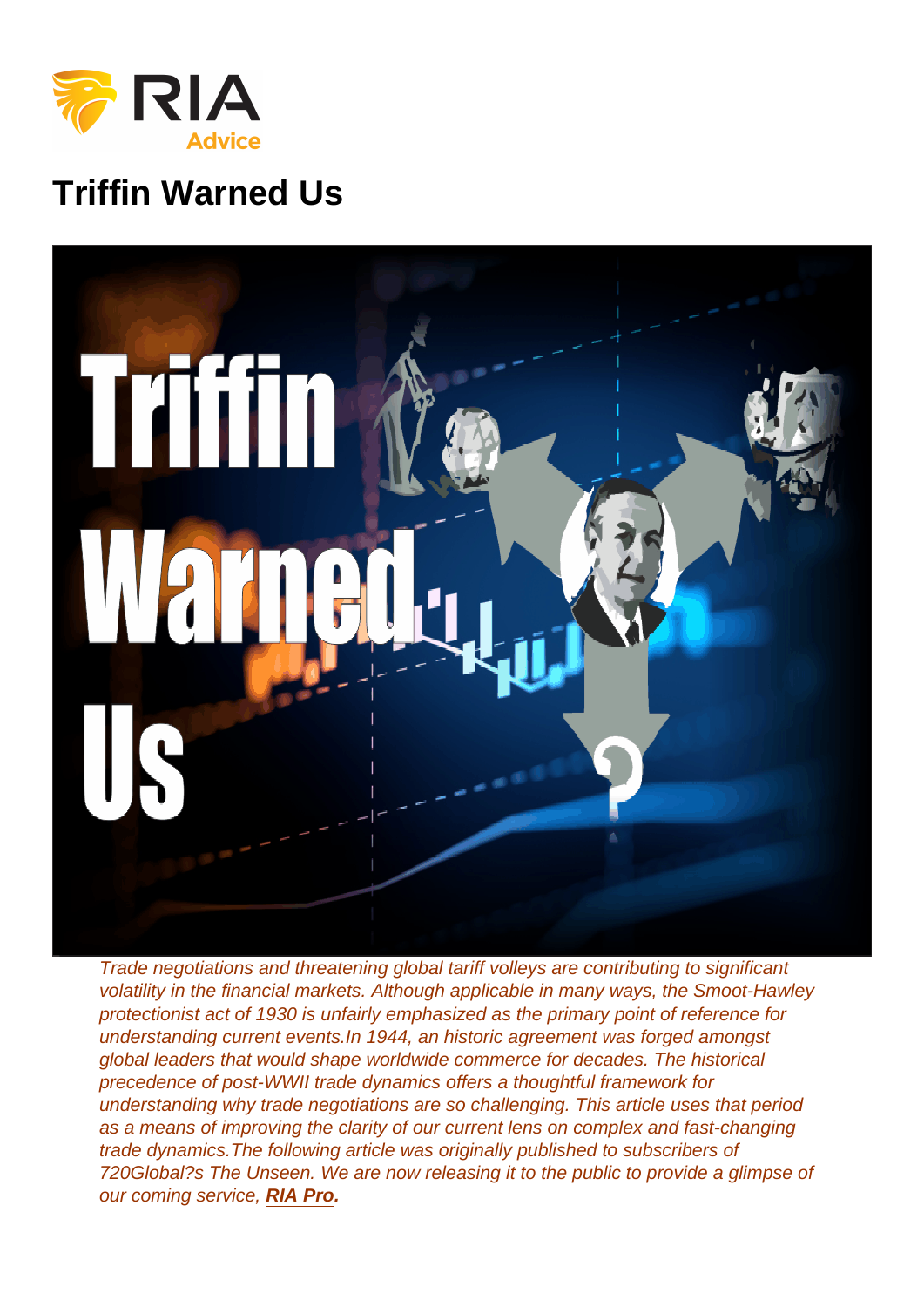## Triffin Warned Us

?We are addicted to our reserve currency privilege, which is in fact not a privilege but a curse.?? -James Grant, Grant?s Interest Rate Observer

Folklore states that Robert Johnson went down to the crossroads in Rosedale, Mississippi and made a deal with the devil in which he swapped his soul for musical virtuosity. In 1944, the United States and many nations made a deal at the crossroads in Bretton Woods, New Hampshire. The agreement, forged at a historic meeting of global leaders, has paid enormous economic benefits to the United States, but due to its very nature, has a flawed incongruity with a dear price that must be paid. In 1960, Robert Triffin brilliantly argued that ever-accumulating trade deficits, the flaw of hosting the reserve currency and the result of Bretton Woods, may help economic growth in the short run but would kill it in the long run. Triffin?s theory, better known as Triffin?s Paradox, is essential to grasp the current economic woes and, more importantly, recognize why the path for future economic growth is far different from that envisioned in 1944. We believe the financial crisis of 2008 was likely an important warning that years of accumulating deficits and debts associated with maintaining the world?s reserve currency may finally be reaching their tipping point. Despite the last nine years of outsized fiscal spending and unprecedented monetary stimulus, economic growth is well below the pace of recoveries of years past. In fact, as shown below, starting in 2009 [the cumulative amount of new federal debt surpassed the cumulative amount of GDP gro](https://realinvestmentadvice.com/wp-content/uploads/2018/04/1-gdp-less-debt.png)wth going back to 1967. Said differently, if it were not for a significant and consistent federal deficit, GDP would have been negative every year since the 2008 financial crisis.??

Data

#### Courtesy: St. Louis Federal Reserve (FRED) and Baker & Company Advisory Group/Zero Hedge Bretton Woods and Dollar Hegemony

By decree of the Bretton Woods Agreement of 1944, the U.S. dollar supplanted the British Pound and became the global reserve currency. The agreement assured that a large majority of global trade was to occur in U.S. dollars, regardless of whether or not the United States was involved in such trade. Additionally, it set up a system whereby other nations would peg their currency to the dollar. This arrangement is somewhat akin to the concept of a global currency. This was not surprising, as a few years prior John Maynard Keynes introduced a supranational currency by the name of Bancor. Within the terms of the historic agreement was a supposed remedy for one of the abuses that countries with reserve currency status typically commit; the ability to run incessant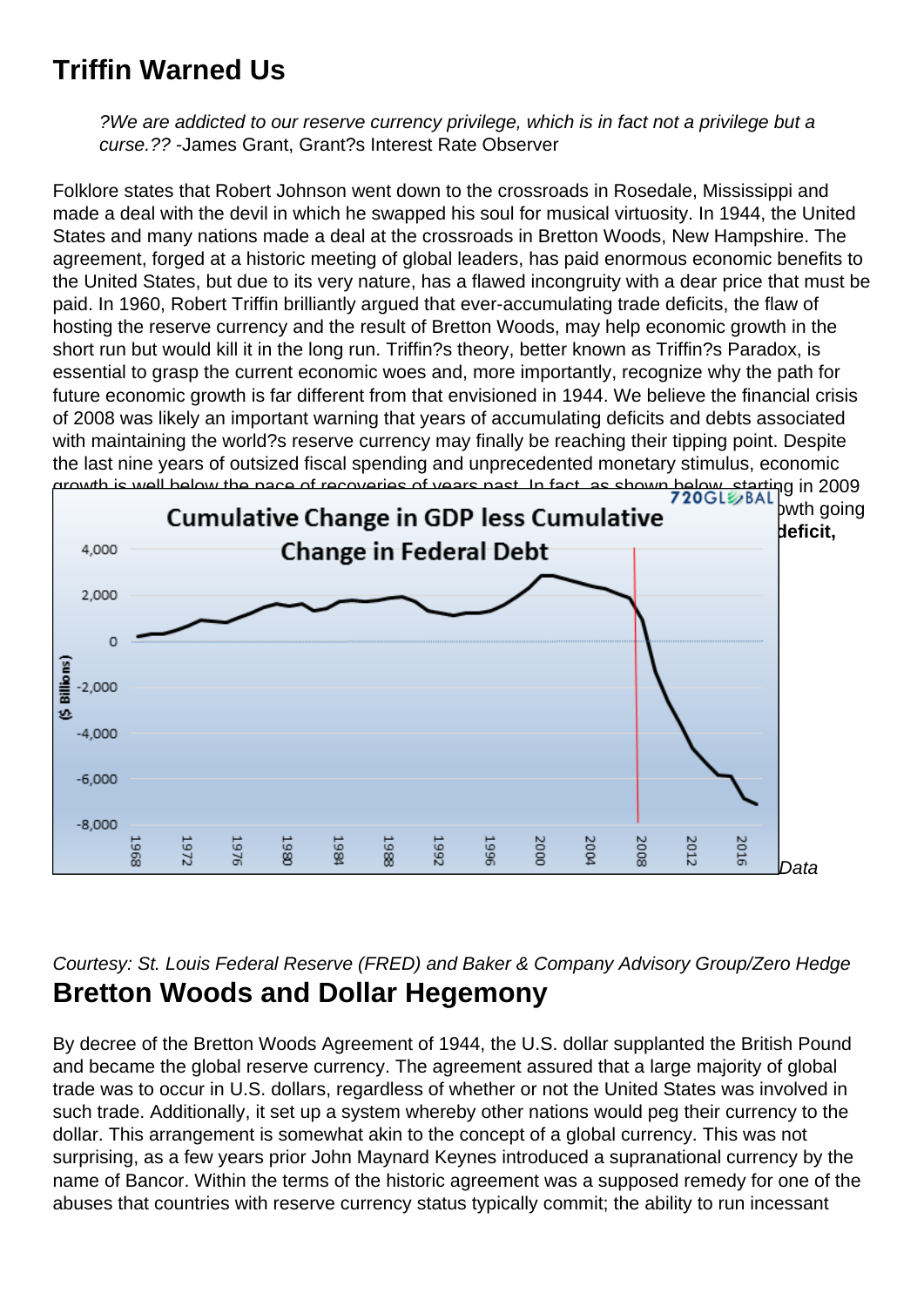trade and fiscal deficits. The pact established a discipline to discourage such behavior by allowing participating nations the ability to exchange U.S. dollars for gold. In this way, other countries that were accumulating too many dollars, the side effect of American deficits, could exchange their excess dollars for U.S.-held gold. A rising price of gold, indicative of a devaluing U.S. dollar, would be a telltale sign for all nations that America was abusing her privilege. The agreement began to fray after only 15 years. In 1961, the world?s leading nations established the London Gold Pool with an objective of maintaining the price of gold at \$35 an ounce. By manipulating the price of gold, a gauge of the size of U.S. trade deficits was broken and accordingly the incentive to swap dollars for gold was diminished. In 1968, France withdrew from the Gold Pool and demanded large amounts of gold in exchange for dollars. By 1971, President Richard Nixon, fearing the U.S. would lose its gold if others followed France?s lead, suspended the convertibility of dollars into gold. From that point forward, the U.S. dollar was a floating currency without the discipline imposed upon it by gold convertibility. The Bretton Woods Agreement was, for all intents and purposes, annulled. The following ten years were marked by double-digit inflation, persistent trade deficits, and weak economic growth, all signs that America was abusing its privilege as the reserve currency. Other nations grew increasingly uncomfortable with the dollar?s role as the reserve currency. The first graph below shows that, like clockwork, the U.S. began running annual deficits in 1971. The second graph highlights how inflation picked up markedly after 1971.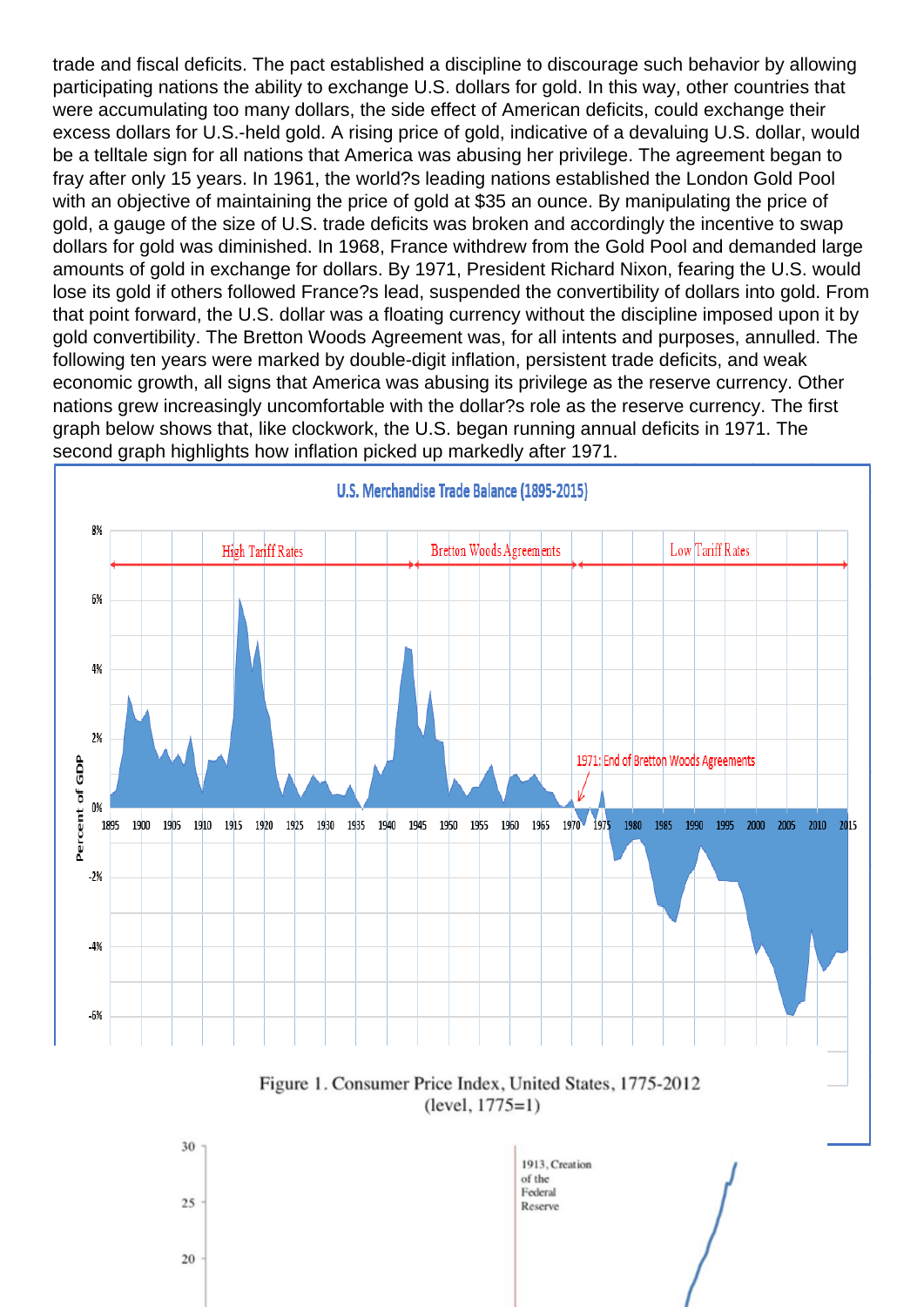the late-1970?s, to break the back of crippling inflation and remedy the nation?s economic woes, then Chairman of the Federal Reserve Paul Volcker raised interest rates from 5.875% to 20.00%. Although a painful period for the U.S. economy, his actions not only killed inflation and ultimately restored economic stability but, more importantly, satisfied America?s trade partners. The now floating rate dollar regained the integrity and discipline required to be the reserve currency despite lacking the checks and balances imposed upon it by the Bretton Woods Agreement and the gold standard. As an aside, [The Fifteenth of August](https://realinvestmentadvice.com/the-fifteenth-of-august/) discussed how Nixon?s ?suspension? of the gold window unleashed the Federal Reserve to take full advantage of the dollar?s reserve currency status.

# Enter Dr. Triffin

In 1960, 11 years before Nixon?s suspension of gold convertibility and essentially the demise of the Bretton Woods Agreement, Robert Tiffin foresaw this problem in his book Gold and the Dollar Crisis: The Future of Convertibility. According to his logic, the extreme privilege of becoming the world?s reserve currency would eventually carry a heavy penalty for the U.S. ?Although initially his thoughts were generally given little consideration, Triffin?s hypothesis was taken seriously enough for him to gain a seat at an obscure congressional hearing of the Joint Economic Committee in December the same year. What he described in the book, and his later testimony, became known as Triffin?s Paradox. Events have played out largely as he envisioned it. Essentially, he argued that reserve status affords a good percentage of global trade to occur in U.S. dollars. For this to occur the U.S. must supply the world with U.S. dollars.? In other words, to supply the world with dollars, the United States would always have to run a trade deficit whereby the dollar amount of imports exceeds the dollar amount of exports. ?Running persistent deficits, the United States would become a debtor nation . The fact that other countries need to hold U.S. dollars as reserves tends to offset the effects of consistent deficits and keeps the dollar stronger than it would have been otherwise. The arrangement is as follows: Foreign nations accumulate and spend dollars through trade. To manage their economies with minimal financial shocks, they must keep excess dollars on hand. These excess dollars, known as excess reserves, are invested primarily in U.S. denominated investments ranging from bank deposits to U.S. Treasury securities and a wide range of other financial securities. As the global economy expanded and more trade occurred, additional dollars were required. Further, foreign dollar reserves grew and were lent back, in one form or another, to the US economy. This is akin to buying a car with a loan from the automaker. The only difference is that trade-related transactions occurred with increasing frequency, the loans are never paid back, and the deficits accumulate (Spoiler Alert ? the auto dealer would have cut the purchaser off well before the debt burden became too onerous). The world has grown dependent on this arrangement as there are benefits to all parties involved. The U.S. purchases imports with dollars lent to her by the same nations that sold the goods.? Additionally, the need for foreign nations to hold dollars and invest them in the U.S. has resulted in lower U.S. interest rates, which further encourages consumption and at the same time provides relative support for the dollar. For their part, foreign nations benefited as manufacturing shifted away from the United States to their nations. As this occurred, increased demand for their products supported employment and income growth, thus raising the prosperity of their respective citizens. While it may appear the post-Bretton Woods covenant was a win-win pact, there is a massive cost accruing to everyone involved. The U.S. is mired in economic stagnation due to overwhelming debt burdens and a reliance on record low-interest rates to further spur debt-driven consumption. The rest of the world, on the other hand, is her creditor and on the hook if and when those debts fail to be satisfied. Thus, Triffin?s paradox simply states that with the benefits of the reserve currency also comes an inevitable tipping point or failure.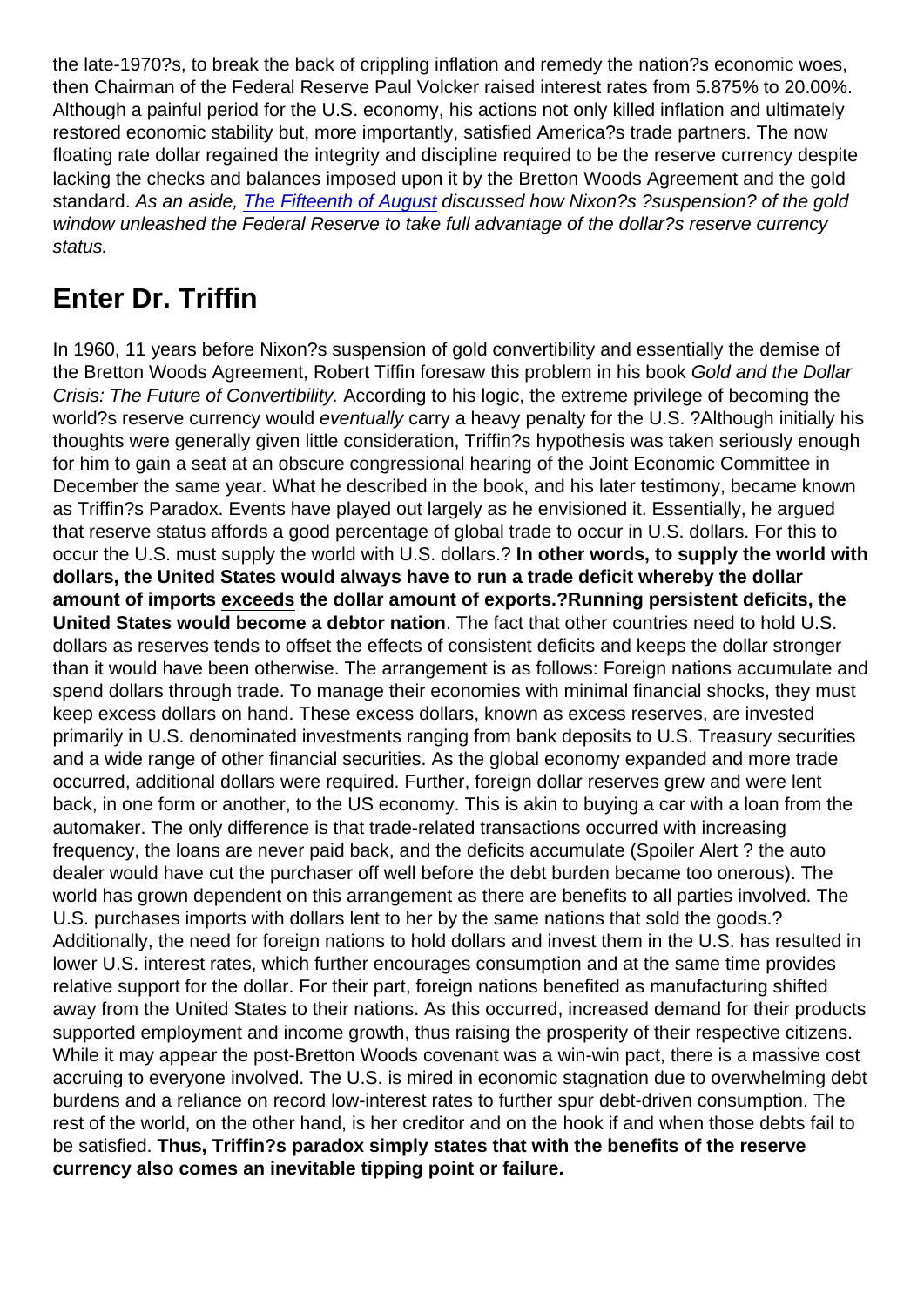## Looking Forward

The two questions that must be considered are as follows:

- When can our debts no longer be serviced?
- When will foreign nations, like the auto dealer, fear such a day and stop lending to us (e., transacting in U.S. dollars and re-cycling those into U.S. securities)?

It is very likely the Great Financial Crisis of 2008 was an omen that America?s debt burden is [unsustainable. Further troubling, as shown below, foreign investors have not only stop](https://realinvestmentadvice.com/wp-content/uploads/2018/04/4-debt-by-foreign-investors.png)ped adding to their U.S. investments of federal debt but have recently begun reducing them.? This puts additional pressure on the Federal Reserve to make up for this funding gap.

Data

Courtesy: St. Louis Federal Reserve (FRED) Assuming these trends continue, America must contend with an ever growing debt balance that must be serviced. In our opinion, there are two likely end scenarios. Either the resolution of debt imbalances occurs naturally via default on some debt and paying down of other debts or the Federal Reserve continues to ?print? the digital dollars required to make up for the lack of funds the debt servicing and repayment requires. Given the Fed [has already printed approximately \\$4 trillion to arrest the slight deleveraging that occurre](https://realinvestmentadvice.com/wp-content/uploads/2018/04/5-debt-as-assets.png)d in 2008, it does not take much imagination to expect this to be their modus operandi in the future. The following graph helps put the scale of money printing in proper historical context.